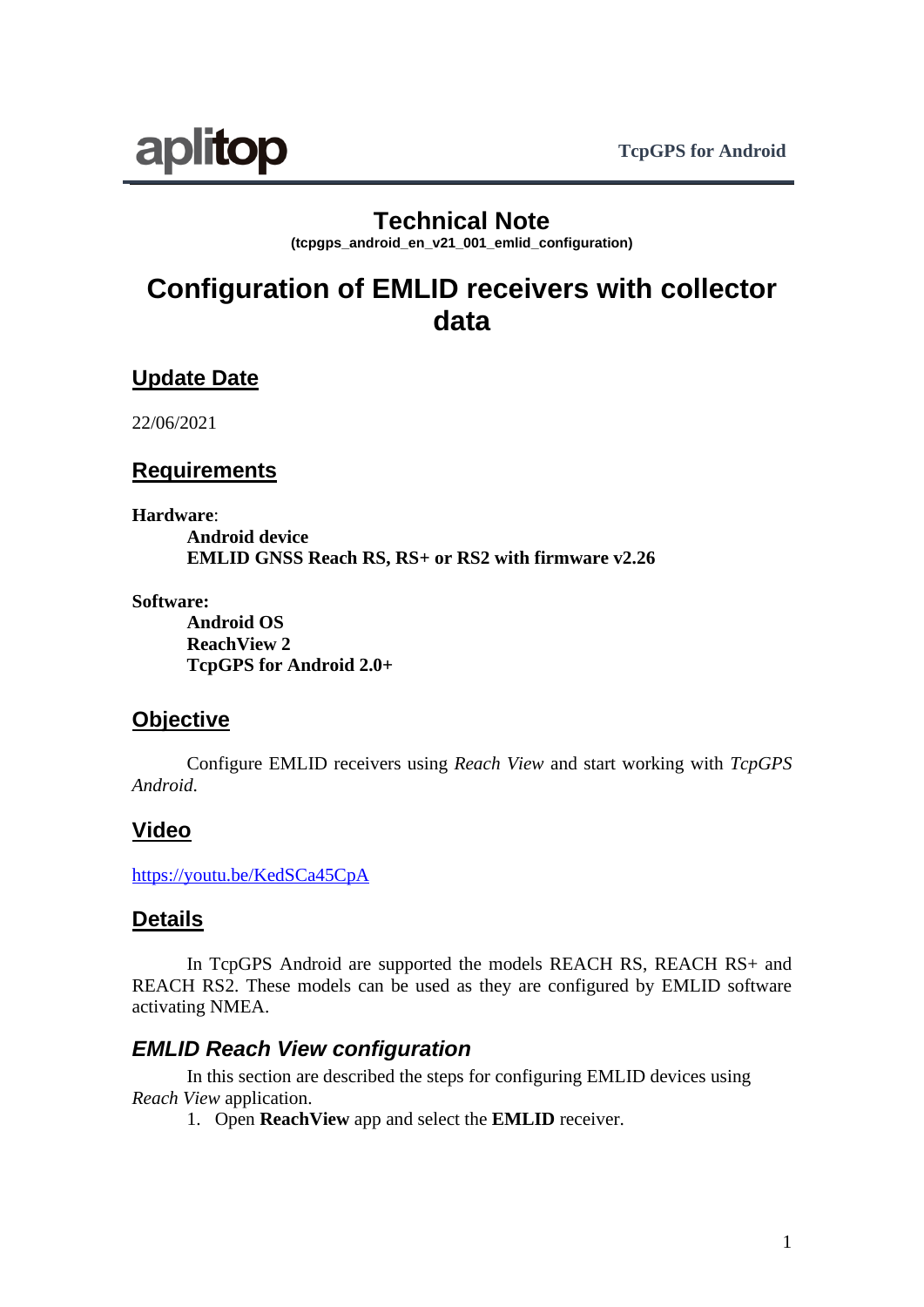

2. Open **ReachView** menu and select **Correction Input**

| $\qquad \qquad \blacksquare\ \blacktriangle \, \textcolor{red}{\widehat{\color{red}\text{min}}} \,$ | <b>*</b> ¥1 % ⊿ 62% ± 13:15                           | $\mathbf{A} \otimes \mathbf{B}$                                          | * ¥1 %⊿ 64% 13:11       |
|-----------------------------------------------------------------------------------------------------|-------------------------------------------------------|--------------------------------------------------------------------------|-------------------------|
| RS <sub>2</sub>                                                                                     | No SIM <sup>B</sup><br>$\equiv$                       | RS <sub>2</sub>                                                          | n<br>No SIM<br>$\equiv$ |
| <b>Status</b>                                                                                       |                                                       | reach<br>192.168.42.1                                                    | $9$ $\odot$             |
| Signal-to-noise ratio                                                                               | ROVER: 14 BASE: 0                                     | $\mathcal{N}$ Status                                                     |                         |
| 50                                                                                                  |                                                       | $\bullet$<br>Survey                                                      |                         |
| 40                                                                                                  |                                                       | <b>N</b> RTK settings                                                    |                         |
| 30                                                                                                  |                                                       | $\rightarrow$ Correction input                                           |                         |
| 20                                                                                                  |                                                       | ← Position output                                                        |                         |
| 10                                                                                                  |                                                       | "N" Base mode                                                            |                         |
|                                                                                                     |                                                       | <b>D</b> Logging                                                         |                         |
|                                                                                                     | C30 C36 G12 G18 G25 G26 G31 G32 R12 R14 R23 R24 R4 R5 | all Mobile data                                                          |                         |
| <b>RTK</b> parameters                                                                               |                                                       | ক Wi-Fi                                                                  |                         |
| 0.0 <sub>sec</sub><br>o age of differential                                                         | 0.00 <sub>m</sub><br>o baseline                       | 茗<br>Bluetooth                                                           |                         |
| Positioning mode                                                                                    | Solution status                                       |                                                                          |                         |
| Kinematic                                                                                           | Single                                                | Correction input                                                         |                         |
|                                                                                                     |                                                       | <b>Base correction</b>                                                   | OFF O ON                |
| Position                                                                                            | LLH $\sim$                                            | <b>NTRIP</b><br>Serial<br><b>TCP</b>                                     | LoRa<br><b>BT</b>       |
|                                                                                                     | 36.723801728°<br>± 1.9000 m                           | Make sure that your device is paired and connected in bluetooth settings |                         |
|                                                                                                     | latitude<br>$-4.46566969°$                            | Correction input format is RTCM3                                         |                         |
|                                                                                                     | ± 6.3000 m                                            |                                                                          |                         |
|                                                                                                     | longitude<br>188.4534 m                               | · Stream is off                                                          |                         |
|                                                                                                     | ± 6.4000 m                                            |                                                                          |                         |
|                                                                                                     | height                                                |                                                                          |                         |

3. Select **BT** option, set the corrections **Format** of the mountpoint you are going to connect with and check **Send NMEA…,** if the mountpoint need it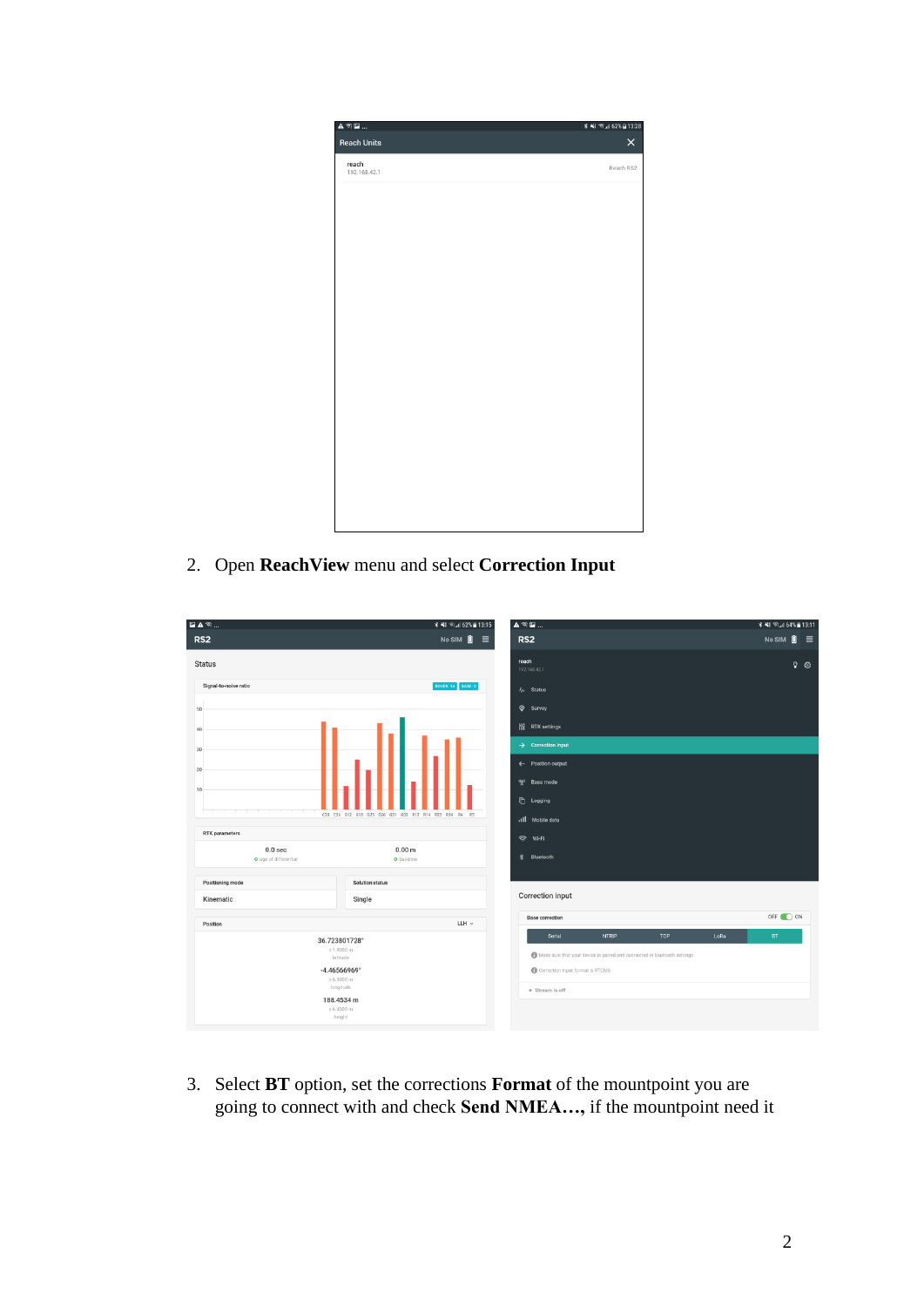|                                  |              |                                                                          |      | * ¥1 %⊿l 63% 213:12 |
|----------------------------------|--------------|--------------------------------------------------------------------------|------|---------------------|
| RS <sub>2</sub>                  |              |                                                                          |      | No SIM<br>П         |
| Correction input                 |              |                                                                          |      |                     |
|                                  |              |                                                                          |      |                     |
| <b>Base correction</b>           |              |                                                                          |      | OFF OON             |
| Serial                           | <b>NTRIP</b> | TCP                                                                      | LoRa | $\mathsf{BT}$       |
|                                  |              | Make sure that your device is paired and connected in bluetooth settings |      |                     |
| Correction input format is RTCM3 |              |                                                                          |      |                     |
| · Stream is off                  |              |                                                                          |      |                     |
|                                  |              |                                                                          |      |                     |
|                                  |              |                                                                          |      |                     |
|                                  |              |                                                                          |      |                     |
|                                  |              |                                                                          |      |                     |
|                                  |              |                                                                          |      |                     |
|                                  |              |                                                                          |      |                     |
|                                  |              |                                                                          |      |                     |
|                                  |              |                                                                          |      |                     |
|                                  |              |                                                                          |      |                     |
|                                  |              |                                                                          |      |                     |
|                                  |              |                                                                          |      |                     |
|                                  |              |                                                                          |      |                     |
|                                  |              |                                                                          |      |                     |
|                                  |              |                                                                          |      |                     |
|                                  |              |                                                                          |      |                     |
|                                  |              |                                                                          |      |                     |
|                                  |              |                                                                          |      |                     |

- 4. Open **ReachView** menu and select **Position Output**
- 5. Select **BT**, switch on **Output 1** and set **NMEA** as **Format** output

| <b>EA</b> ��…<br><b>Z</b> reach   Reach Panel<br>X                                          |                   |           |   | * ¥1 % 177% @ 10:55 |          |
|---------------------------------------------------------------------------------------------|-------------------|-----------|---|---------------------|----------|
| C A 192.168.42.1/#position-output<br>$\rightarrow$<br>$\leftarrow$<br>∩                     |                   |           | ☆ |                     | $\vdots$ |
| Position output                                                                             |                   |           |   |                     |          |
| Output 1                                                                                    |                   |           |   | OFF O ON            |          |
| <b>TCP</b><br>Serial                                                                        |                   | <b>BT</b> |   |                     |          |
| Make sure that your device is paired and connected in bluetooth settings<br>Format          |                   |           |   |                     |          |
| <b>NMEA</b>                                                                                 |                   |           |   |                     |          |
| <b>NMEA</b> settings                                                                        |                   |           |   |                     |          |
| Talker ID                                                                                   |                   |           |   |                     |          |
| GN                                                                                          |                   |           |   |                     |          |
| Message type                                                                                | Output rate       |           |   |                     |          |
| GGA                                                                                         | 1 Hz              | ⊡         |   |                     |          |
| GSA                                                                                         | 1 Hz<br>ü         | ⊡         |   |                     |          |
| GST                                                                                         | 1 Hz<br>$\ddot{}$ | ⊡         |   |                     |          |
| GSV                                                                                         | $0.5$ Hz $\sim$   | ☑         |   |                     |          |
| <b>RMC</b>                                                                                  | 1 Hz<br>$\sim$    |           |   |                     |          |
| VTG                                                                                         | 1 Hz<br>$\ddot{}$ |           |   |                     |          |
| ZDA                                                                                         | 1 Hz              | п         |   |                     |          |
| 0<br>The output rate for NMEA messages must be lower than the update rate for RTK settings. |                   |           |   |                     |          |
| · Write error                                                                               |                   |           |   |                     |          |

- 6. To get **TcpGPS** working with any receiver it needs the following NMEA messages:
	- a. GSA (1Hz)
	- b. GGA (1Hz)
	- c. GST (1Hz)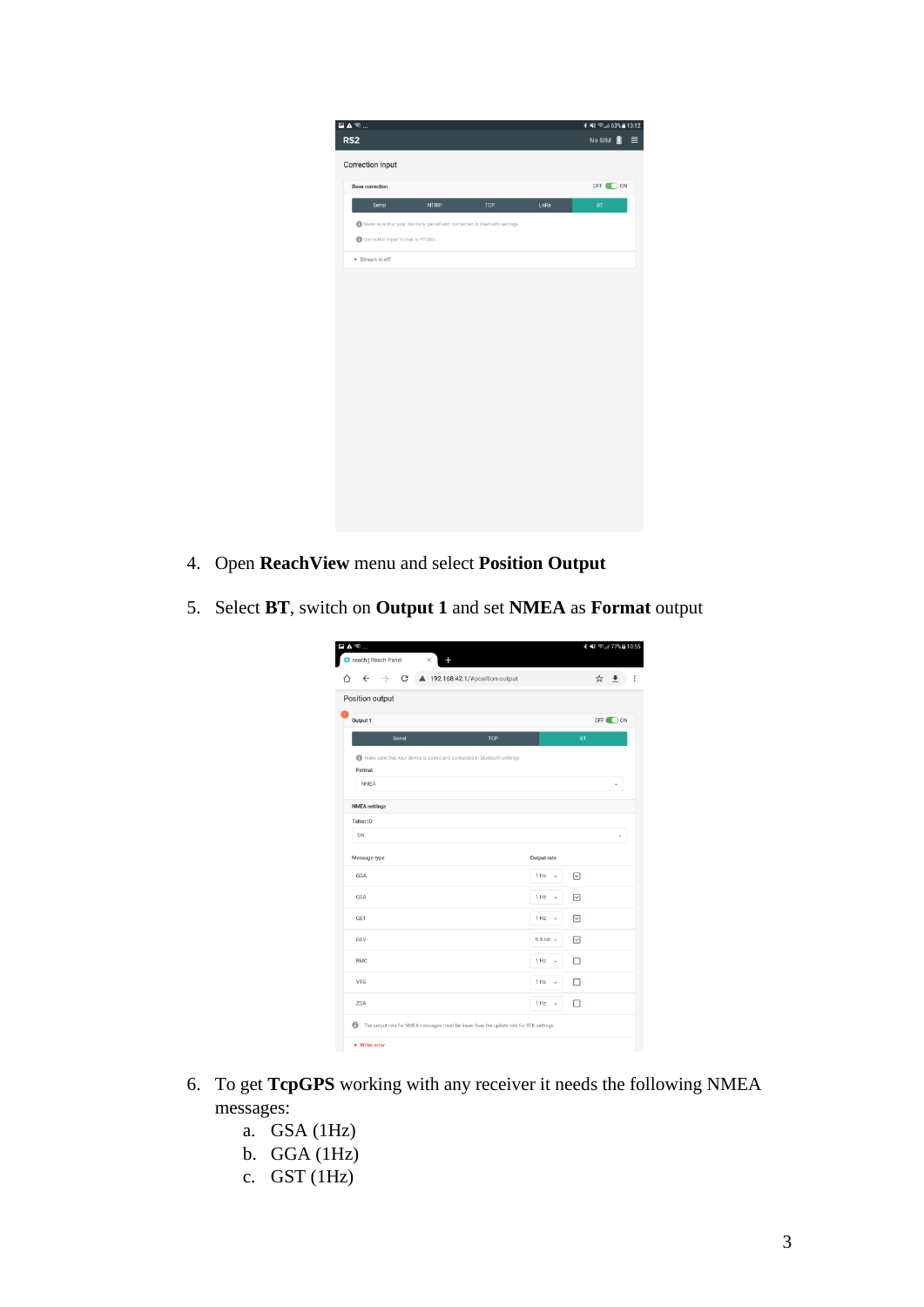d. GSV (0.5Hz)

The remaining messages are not processed by TcpGPS, so it is better to disable them to avoid saturation and improve the performance of both the GNSS and the application.

The frequencies described here are those recommended for normal field work. A higher frequency in the GGA may be necessary if, for example, you are taking points in a vehicle at a high speed.

7. Close **ReachView** app and open **TcpGPS**

#### *Connection to EMLID GNSS receiver in TcpGPS*

From the *receiver assistant* at the start of the application clicking on the button

导 or the option *Menu > Receiver > Connection* at the main screen, the user accesses the section for connecting to the receiver via Bluetooth.

In this screen the user must select the brand (EMLID) and the model he wants to connect. Then, by clicking on *Device* button, the Bluetooth searching section will be displayed. In this screen, a list with the devices available via Bluetooth will be shown and it can be updated by clicking in *Search* button if the identifier of the receiver is not listed.

| $\mathbf{A} \mathbf{B} \mathbf{B} \dots$<br>≡ |                                                               |                | <b>* ¥i 〒⊿ 100%Q 11:01</b> |
|-----------------------------------------------|---------------------------------------------------------------|----------------|----------------------------|
|                                               | <b>Receiver</b>                                               |                | Ω                          |
| <b>GNSS External Receiver (Bluetooth)</b>     |                                                               |                | ▽                          |
| <b>Brand</b>                                  | <b>EMLID</b>                                                  |                | $\Delta$                   |
| Model<br><b>Receiver</b><br>not selected      | <b>Reach RS2</b><br>Reach RS<br>Reach RS/adapter<br>Reach RS+ |                | ▽                          |
|                                               | Reach RS+/adapter<br>Reach RS2<br>Reach M+                    |                |                            |
|                                               | Reach M2<br>Reach M2/hc871                                    |                |                            |
| <b>Disconnect</b>                             |                                                               | <b>Connect</b> |                            |
|                                               |                                                               |                |                            |

#### *Rover NTRIP with data collector*

In this case, TcpGPS will connect to an NTRIP server and send the corrections received to the GNSS device using Bluetooth or WiFi.

In this mode, the available parameters are:

| <b>Parameter</b>     | <b>Description</b>                                                   |
|----------------------|----------------------------------------------------------------------|
| Send by              | Select the connection to send the corrections: Bluetooth or<br>WiFi. |
| <b>IP/URL</b> (WiFi) | IP or URL to connect to the GNSS using WiFi                          |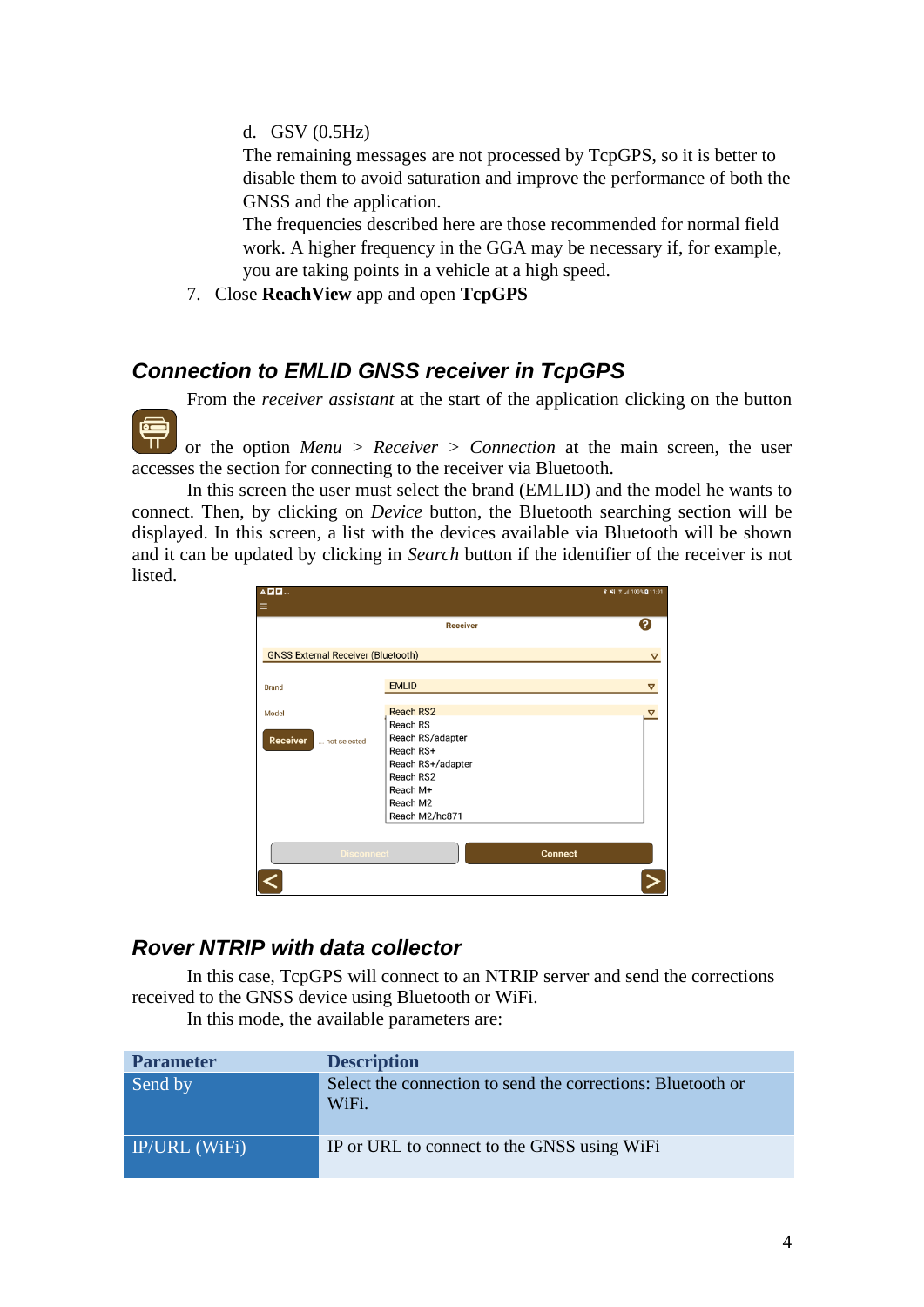| Port (WiFi) | Port to connect to the GNSS using WiFi |
|-------------|----------------------------------------|
| Server      | NTRIP server as source of corrections  |

| $\blacksquare$<br>$\widehat{\mathbb{Z}}$<br>A $\ldots$ |                    |                                          | <b>本 司司 53%自09:39</b> |
|--------------------------------------------------------|--------------------|------------------------------------------|-----------------------|
| $\equiv$                                               | $\Diamond$<br>0.0s | H 4.464m 07/07<br><b>V 4.600m BT CON</b> |                       |
| <b>Working mode</b>                                    |                    |                                          |                       |
|                                                        | <b>INTERNET</b>    |                                          |                       |
| Send by                                                | <b>Bluetooth</b>   |                                          |                       |
|                                                        | Bluetooth          |                                          |                       |
| Server                                                 | WiFi               |                                          | $\bullet$             |
| Disconnected                                           |                    |                                          |                       |
| 0 B sent - 0 B recv                                    |                    |                                          |                       |
|                                                        |                    |                                          |                       |
|                                                        |                    |                                          |                       |
|                                                        |                    |                                          |                       |
|                                                        |                    |                                          |                       |
| <b>Disconnect</b>                                      |                    |                                          | Connect               |
|                                                        |                    |                                          |                       |

In case WiFi will be the correction input, it is recommendable to follow these instructions:

- Configure the RS2 to connect to your device **WiFi HotSpot** that can be set in the Android device.
- Insert the SIM card into the Android device.
- Enable the **WiFi shared hotspot**.
- Reset the RS2 and it should connect to the WiFi HotSpot. In the WiFi shared hotspot section of the Android device can be checked if the receiver is connected to the WiFi network and the IP it has been assigned.

| <b>MOBILE HOTSPOT</b>                                                                                                                                                                                      |  |
|------------------------------------------------------------------------------------------------------------------------------------------------------------------------------------------------------------|--|
| 0 <sub>N</sub>                                                                                                                                                                                             |  |
| BMK1                                                                                                                                                                                                       |  |
| PASSWORD                                                                                                                                                                                                   |  |
|                                                                                                                                                                                                            |  |
| <b>CONNECTED DEVICES</b>                                                                                                                                                                                   |  |
| reachBase                                                                                                                                                                                                  |  |
| HOW TO CONNECT FROM OTHER DEVICES                                                                                                                                                                          |  |
| 1. Turn on Wi-Fi on the device that will share your mobile network connection.<br>2. Select BMK1 from the list of available Wi-Fi networks.<br>3. Connect to BMK1 by entering aplitop1234 as the password. |  |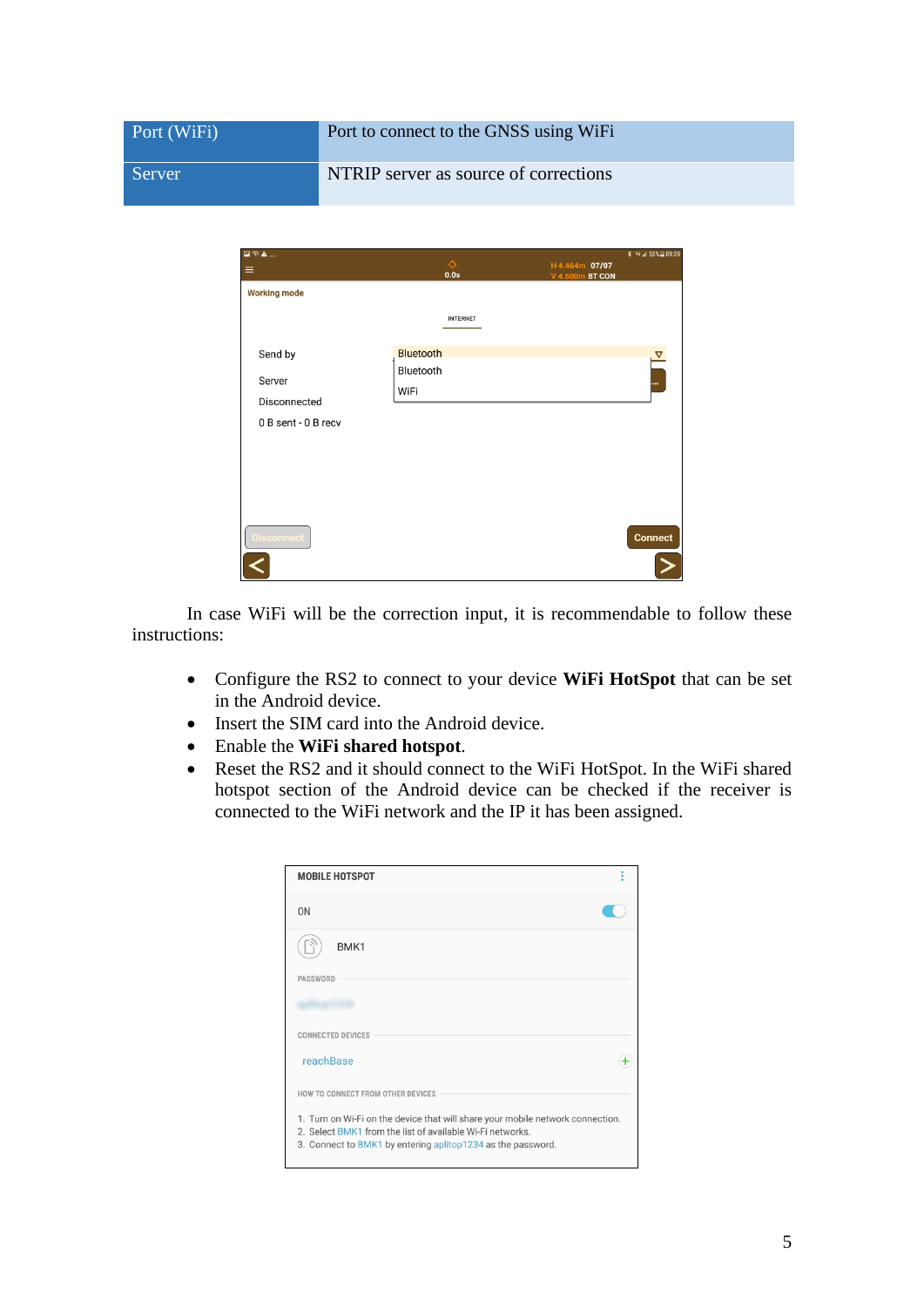- Enter the Emlid configuration server from the **Web Service** option in TcpGPS **Working mode** section.
- Go to **correction input** and select **TCP**.

| <b>国家全</b> …<br>$\equiv$                     | Ò<br>0.0s                                                             | H 2.486m 08/08<br><b>V 2.600m BT CON</b> | <b>术 令⊿ 52%自09:40</b><br>Ant.(m)<br>0.0 |
|----------------------------------------------|-----------------------------------------------------------------------|------------------------------------------|-----------------------------------------|
| <b>Working mode</b>                          |                                                                       |                                          |                                         |
| reachBase<br>Q.<br>☺<br>192.168.42.1         | <b>Correction input</b>                                               |                                          |                                         |
| <b>Status</b><br>₩                           | <b>Base correction</b>                                                |                                          | OFF OON                                 |
| $\circ$<br>Survey                            | Serial<br><b>NTRIP</b>                                                | <b>TCP</b><br>LoRa<br><b>BT</b>          |                                         |
| 褂<br><b>RTK settings</b>                     | Role                                                                  |                                          |                                         |
| <b>Correction input</b><br>$\rightarrow$     | Server                                                                |                                          | v                                       |
| Position output<br>$\leftarrow$              | Address                                                               |                                          |                                         |
| $\frac{(\mathbf{q})}{2}$<br><b>Base mode</b> | localhost                                                             |                                          |                                         |
| $\bullet$<br>Logging                         | Port<br>9090                                                          |                                          |                                         |
| ull Mobile data                              | Correction input format is RTCM3                                      |                                          |                                         |
| Wi-Fi<br>$\widehat{\mathcal{P}}$             | Send NMEA GGA messages to the corrections provider (required for VRS) |                                          |                                         |
| <b>Connect</b>                               | 192.168.42.1<br><b>Refresh</b>                                        | <b>WiFi Config</b>                       |                                         |

- Set **server** option and then choose a **port** to send the corrections.
- Then the NTRIP corrections can be send using WiFi in TcpGPS, setting the IP of the device and the port configured previously.

| <b>国家全</b> …<br>$\equiv$ | $\Diamond$<br>0.0s | H 3.713m 07/07<br>V 3.900m BT CON | <b>本 司⊿ 53%自09:39</b> |
|--------------------------|--------------------|-----------------------------------|-----------------------|
| <b>Working mode</b>      |                    |                                   |                       |
|                          | <b>INTERNET</b>    |                                   |                       |
| Send by                  | <b>WiFi</b>        |                                   | $\Delta$              |
| IP/URL                   | 192.168.43.193     |                                   |                       |
| Port                     | 8090               |                                   |                       |
| Server                   | rap                |                                   | $\ddotsc$             |
| Disconnected             |                    |                                   |                       |
| 0 B sent - 0 B recv      |                    |                                   |                       |
|                          |                    |                                   |                       |
| <b>Disconnect</b>        |                    |                                   | <b>Connect</b>        |
|                          |                    |                                   |                       |

### *NTRIP server configuration*

The **Networked Transport of RTCM via Internet Protocol** (**NTRIP**) is a [protocol](https://en.wikipedia.org/wiki/Communications_protocol) for streaming [differential](https://en.wikipedia.org/wiki/Differential_GPS) GPS (DGPS) data over the Internet in accordance with specification published by [RTCM.](https://en.wikipedia.org/wiki/RTCM) NTRIP is a generic, stateless protocol based on the [Hypertext Transfer Protocol](https://en.wikipedia.org/wiki/Hypertext_Transfer_Protocol) HTTP/1.1 and is enhanced for [GNSS](https://en.wikipedia.org/wiki/GNSS) data streams.